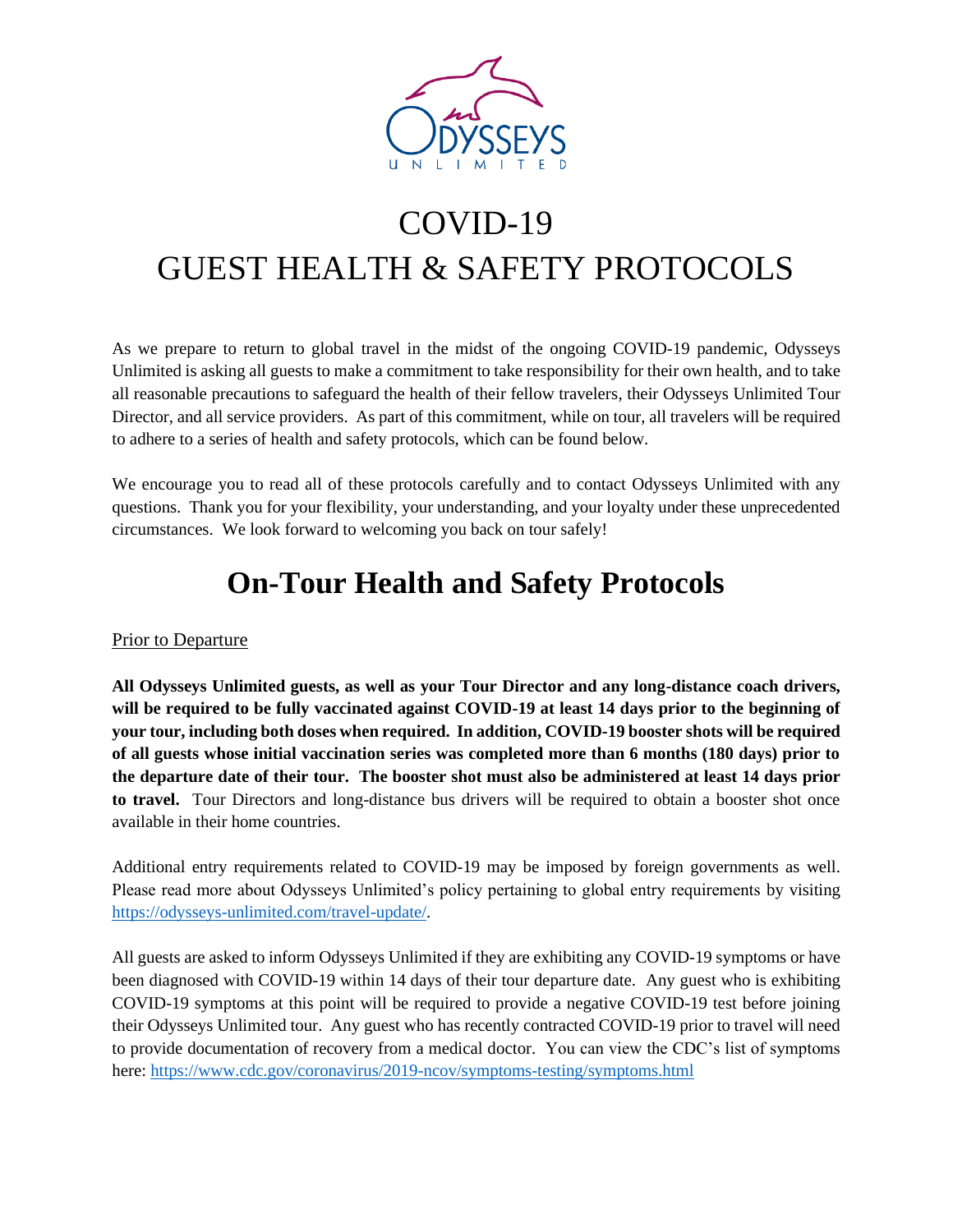#### Local Regulations

In the absence of more stringent local regulations related to health and safety, Odysseys Unlimited will follow CDC guidance on all tours, regardless of destination: [https://www.cdc.gov/coronavirus/2019](https://www.cdc.gov/coronavirus/2019-ncov/vaccines/fully-vaccinated-guidance.html) [ncov/vaccines/fully-vaccinated-guidance.html](https://www.cdc.gov/coronavirus/2019-ncov/vaccines/fully-vaccinated-guidance.html) **Please note that additional requirements related to health and safety may be imposed by local governments in the destinations you are visiting, including international, federal, state, municipal, and tribal governments.** Furthermore, all travelers will adhere to any health and safety measures put in place by Odysseys Unlimited's travel service providers, which include hotels, restaurants, transportation providers, and sightseeing venues.

#### While on Tour

All Odysseys Unlimited guests will need to adhere to the following measures while on tour:

- The use of face coverings over the nose and mouth will be required when appropriate. Odysseys Unlimited guests will be required to wear face coverings when dictated by CDC guidelines for fully vaccinated individuals, local government regulations, travel service provider requirements, or on-site conditions as determined by the Odysseys Unlimited Tour Director. Travelers can expect face coverings to be required on international and domestic flights, in transportation hubs such as airports, at indoor sightseeing venues, onboard private motorcoaches, and on all forms of public transportation. Guests at an increased risk of severe illness from COVID-19 due to age or underlying medical conditions are strongly encouraged to wear a face covering indoors while in public.
- Guests must provide their own face coverings and are encouraged to bring a small supply that can be rotated throughout the tour. Guests are asked to follow CDC guidelines for how to select, wear, and care for their face coverings. The CDC guidelines for face coverings can be found here: <https://www.cdc.gov/coronavirus/2019-ncov/prevent-getting-sick/about-face-coverings.html>
- Although cloth face coverings will be acceptable while on tour, surgical masks are now required to be worn on board most international flights. Guests are strongly encouraged to bring their own surgical masks to be worn while in flight. **Please note that airlines may not be able to provide passengers with surgical masks on site and may deny boarding to any passenger without one. It is essential that guests check the health & safety regulations imposed by their airline at approximately 72 hours prior to travel.**
- Guests will be asked to self-monitor for COVID-19 symptoms while on tour and report any new or worsening symptoms to the Tour Director. You can review the CDC's list of symptoms here: <https://www.cdc.gov/coronavirus/2019-ncov/symptoms-testing/symptoms.html>
- Frequent hand washing or sanitizing is encouraged while on tour. Guests can expect hand sanitizer to be available in hotel and cruise ship common areas, and at some restaurants and sightseeing venues. It will also be supplied on motorcoaches and other forms of ground transportation. While hand sanitizer will be readily available at most tour destinations, guests are expected to bring their own personal supply of both hand sanitizer and disinfecting wipes.
- Hand washing or sanitizing will be required before embarking and disembarking motor coaches and before group meals. You can review the CDC guidelines for handwashing here: <https://www.cdc.gov/handwashing/when-how-handwashing.html>
- All guests will be asked to practice proper hygiene protocols, cover their coughs and sneezes, and avoid touching their faces.